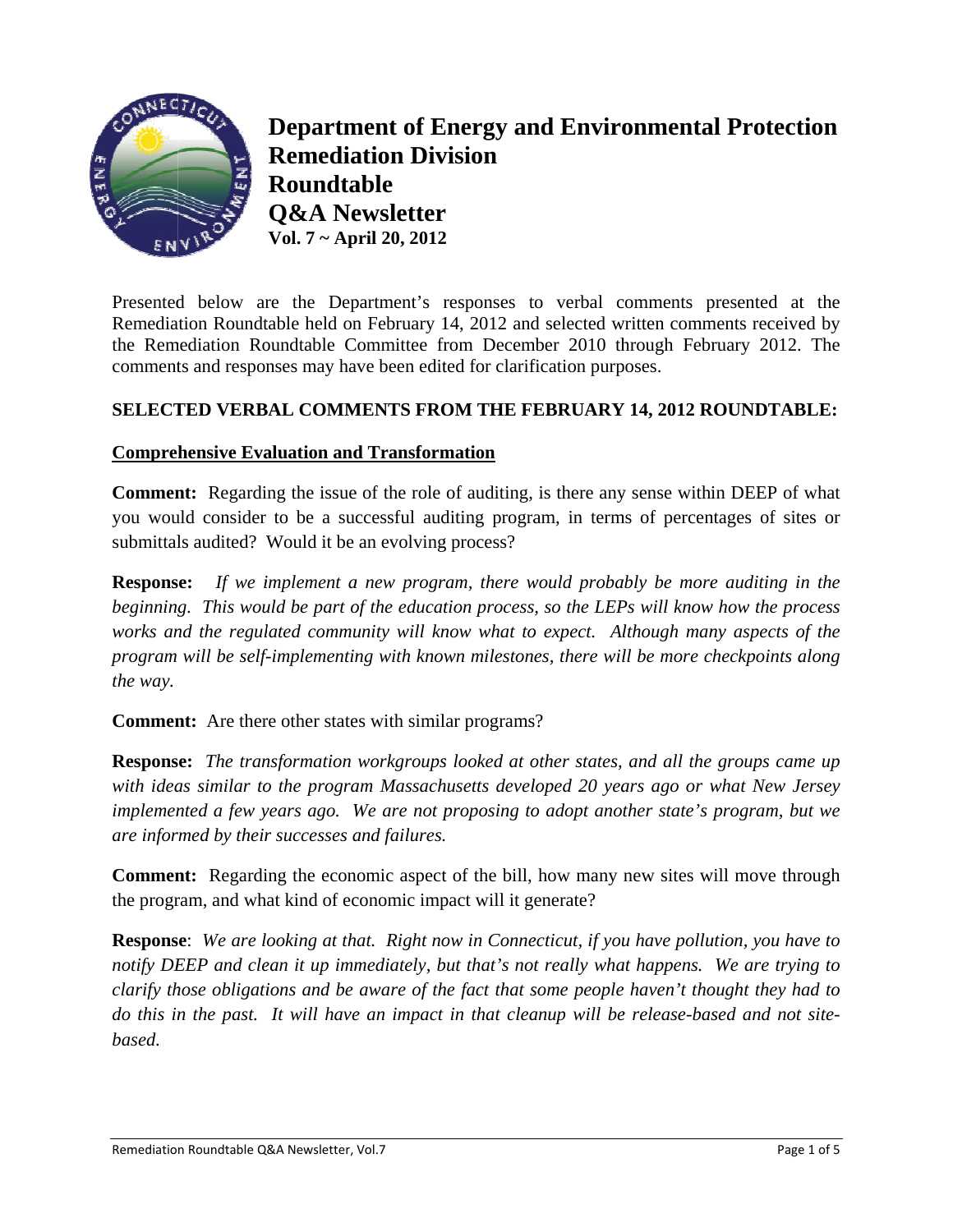**Comment:** For people who have to counsel clients as to what regulatory requirements will look like in the future, are you saying the transformation process will not be complete until the legislation has passed and the regulations are changed? Would you say that would be complete by about January 2015?

**Response:** *Hopefully before that, but it will take time to get legislation passed, regulations amended, and put a new program into place. People will also need time to come up to speed on the changes.* 

**Comment:** Is DEEP trying to incorporate the concept of on-going revision/updating of the program into the statutory framework?

**Response:** *DEEP has embraced the concept of continual self-improvement, but we also don't want to be changing everything every year because it creates uncertainty for the regulated community. We want to make changes at appropriate times.* 

## **Remediation Criteria including Petroleum Hydrocarbons**

**Comment:** Were constituents of concern that still have no established criteria looked at in the Lean process?

**Response:** *Yes, we evaluated that during the LEAN process. Many people are using the 2008 proposed criteria for sites upon request. We are also working with DPH to update the 2008 toxicological information for all substances on the APS list and additional constituents so that there is a much faster and easier approval process. Once the toxicological values are approved by DPH, we can recalculate criteria. We will have a formal, but easy process in which you can request use of our pre-calculated numbers by checking them off on a form and requesting approval. You can still generate your own criteria if you choose by using the equations in the RSRs, but soon a form with updated criteria will be available that will be easier to use. Please contact Craig Bobrowiecki at craig.bobrowiecki@ct.gov if you need further information regarding submitting a request to use an APS for which DEEP has developed draft numbers.* 

**Comment:** Can the draft 2009 Water Quality Standards (WQS) be used?

**Response:** *If you need APS Surface Water Protection Criteria (SWPC), the chronic aquatic life criteria from the 2009 draft WQS can be used; however, these criteria still need to come into DEEP for review and approval.* 

**Comment:** Can we submit an APS request with the proposed criteria before the proposed RSRs are adopted?

**Response:** *Yes, however, we recommend you wait to read the supporting documentation when it is posted on the website before submitting such a request.*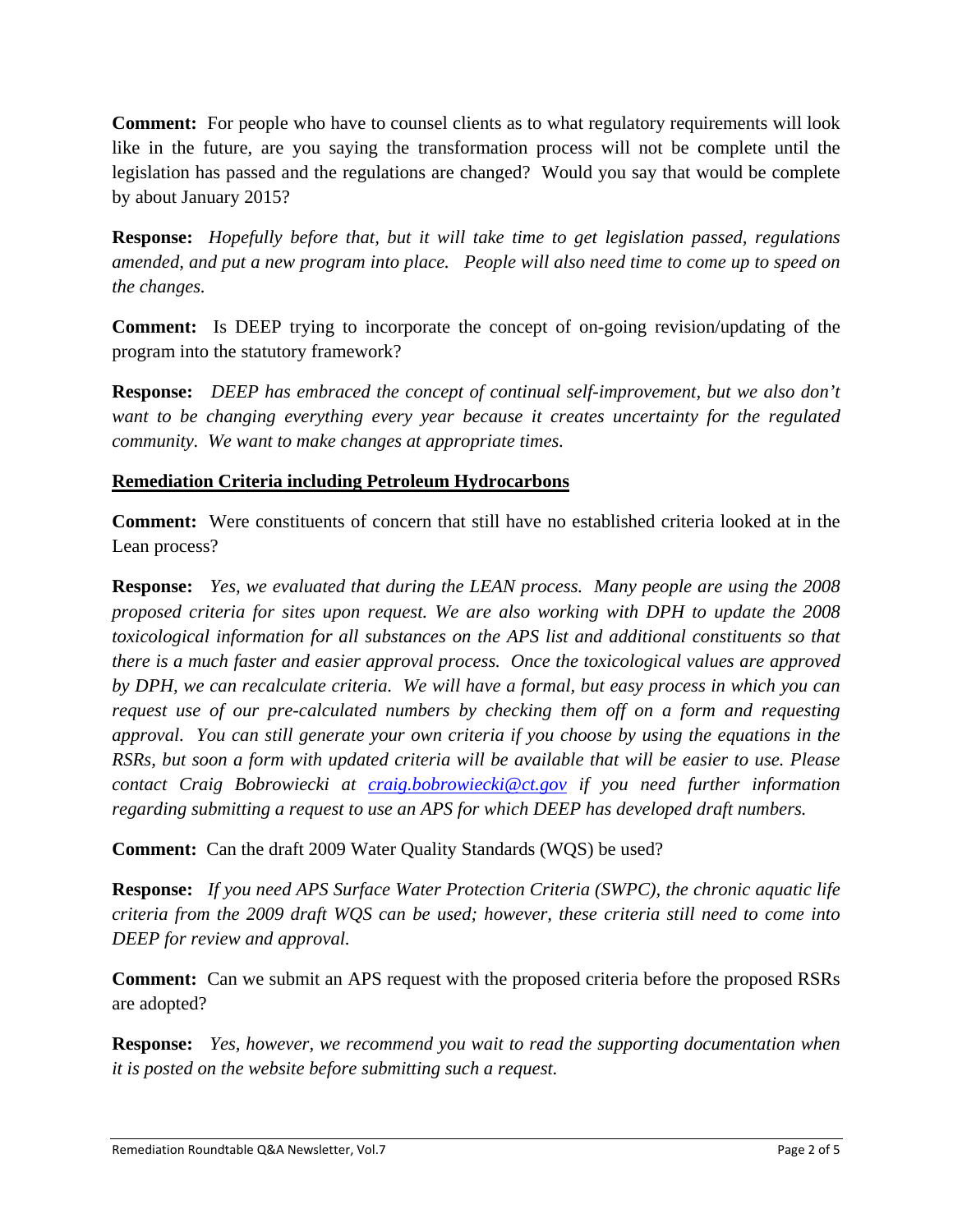**Comment:** DEEP stated that the package is not coming out until the formal hearing process, but then stated the criteria and technical information will be available on the website. What is the additional information that will be in the regulations package?

**Response:** *The petroleum hydrocarbon draft criteria and technical information that will be posted on the website in the near future is informal; this information will be formalized in the regulatory package to be released at a later date. Right now there is no set time for the release of the regulatory package. If we get feedback or identify any errors before the formal release, we have time to make changes.* 

**Comment:** When can laboratories start using the 250 µg/L reporting limit for water analyses?

**Response:** *DEEP is currently accepting a reporting limit of 250 µg/L for analysis of water by the Extractable Total Petroleum Hydrocarbon method.* 

**Comment:** I noticed the Pollutant Mobility Criteria for the Volatile Petroleum Hydrocarbon (VPH) and Extractable Petroleum Hydrocarbon (EPH) analytical methods were significantly lower than the Direct Exposure Criteria for the VPH and EPH methods. Can the Synthetic Precipitation Leaching Procedure EPA Method 1312 (SPLP) and Toxicity Characteristic Leaching Procedure EPA Method 1311 (TCLP) be used with the VPH and EPH methods?

**Response:** *The SPLP and TCLP may be performed in conjunction with VPH and EPH analysis to evaluate the pollutant mobility criteria. To evaluate the results, an APS GWPC may be requested for the VPH and EPH methods.* 

# **Targeted Brownfield Remedy**

**Comment:** Have you thought about how the TBR will interface with the Transformation and the concept of multiple exits? Would TBR be considered a Class IIB exit?

**Response**: *The TBR has not been evaluated in that level of detail relative to the Transformation, but it should interface well. One of the positive aspects of the TBR approach is that it is not in regulation or statute, though it is consistent with the laws that exist. We are starting to roll out the TBR approach conservatively because this is the first time DEEP is accepting less data to characterize a site at the outset. If people use this approach and DEEP sees some results, we can align it closely with the transformed Remediation Program.*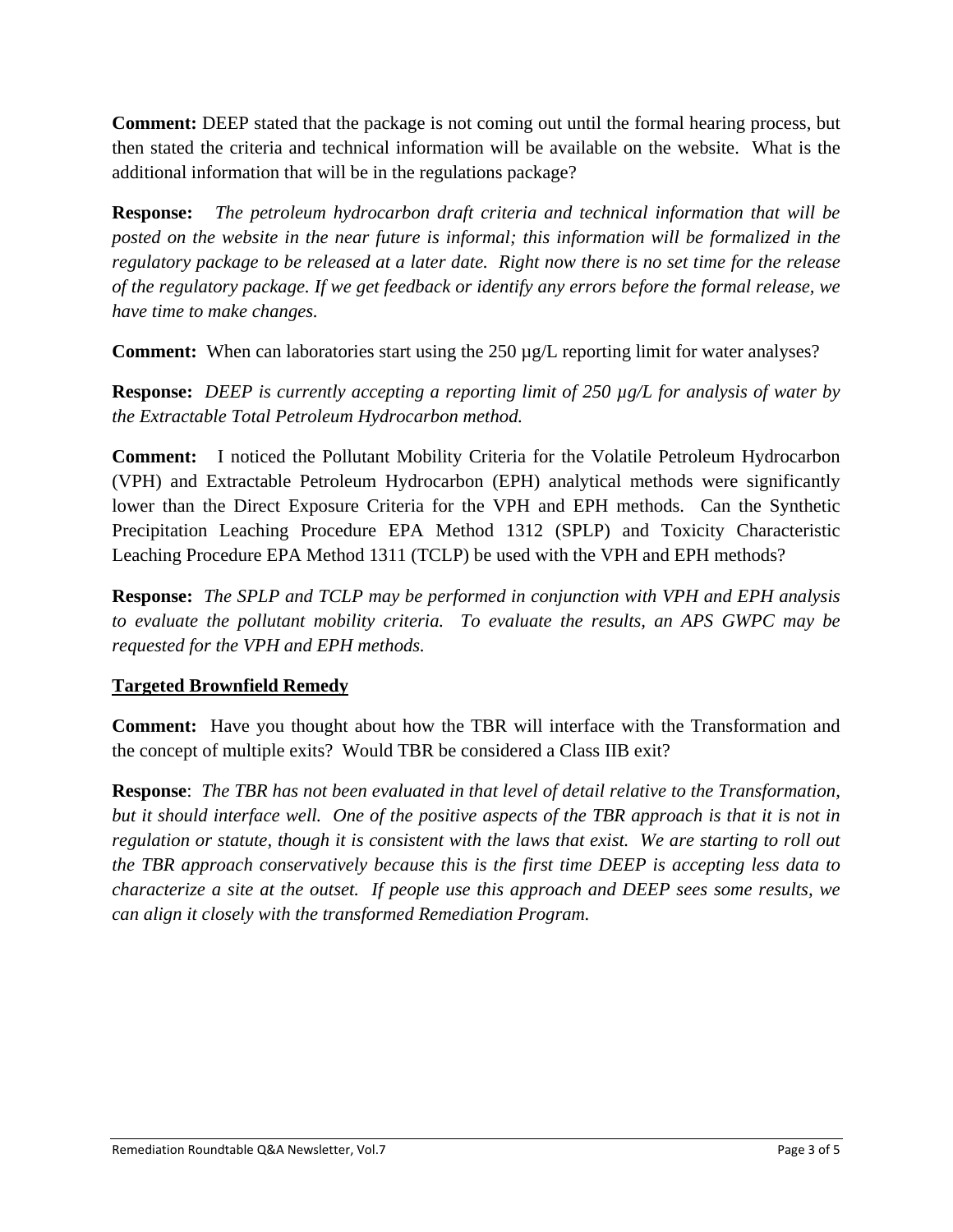## **Brownfield Remediation and Revitalization Program (BRRP) (Section 17)**

**Comment:** The process for reviewing applications for the program is quick and expedited, correct?

**Response:** *Yes. DECD is responsible for posting the announcement dates, submittal deadlines and review/award dates for applications received under the Section 17 program. These dates are posted on-line at DECD's Office of Brownfield Remediation and Redevelopment website. The length of time to complete a review and announce the outcome is generally two weeks following the submittal deadline, but varies if the application is deemed incomplete and additional information and/or clarification is requested.* 

#### **Groundwater Filtering Technical Memorandum**

**Comment:** Does the guidance specify what size filters should be used, for example, 10 micron filters?

**Response:** *The size of the filter that is appropriate will be determined by the environmental professional, based on his/her professional judgment. The technical memorandum does not specify what size filters may be appropriate, but addresses the appropriateness of the use of filters in general.* 

**Comment:** In the past, you needed to request approval to filter groundwater samples. Is this going to be self-implementing once this guidance document is published?

**Response:** *Special approval will not be required; however, it is incumbent upon the LEP to provide rationale for the use of filters in a verification report.* 

# **SELECTED WRITTEN COMMENTS**

**Comment: (2/14/12)** How will DEEP handle a site for which use of ETPH as an APS has been approved and served as the basis for remediation (after implementation of new criteria in the RSRs)?

**Response:** *If a site has already received written approval for requested criteria, those criteria can still be used to establish compliance. If a consultant would like to apply for criteria other than the criteria that has already been approved for use at that site, that option is always available.*

**Comment: (12/14/10)** PAHs impacts to soil from asphalt fragments need to be regulated a different way, not within the RSRs. It has been accepted as "clean fill" historically and should not come within the purview of the RSRs.